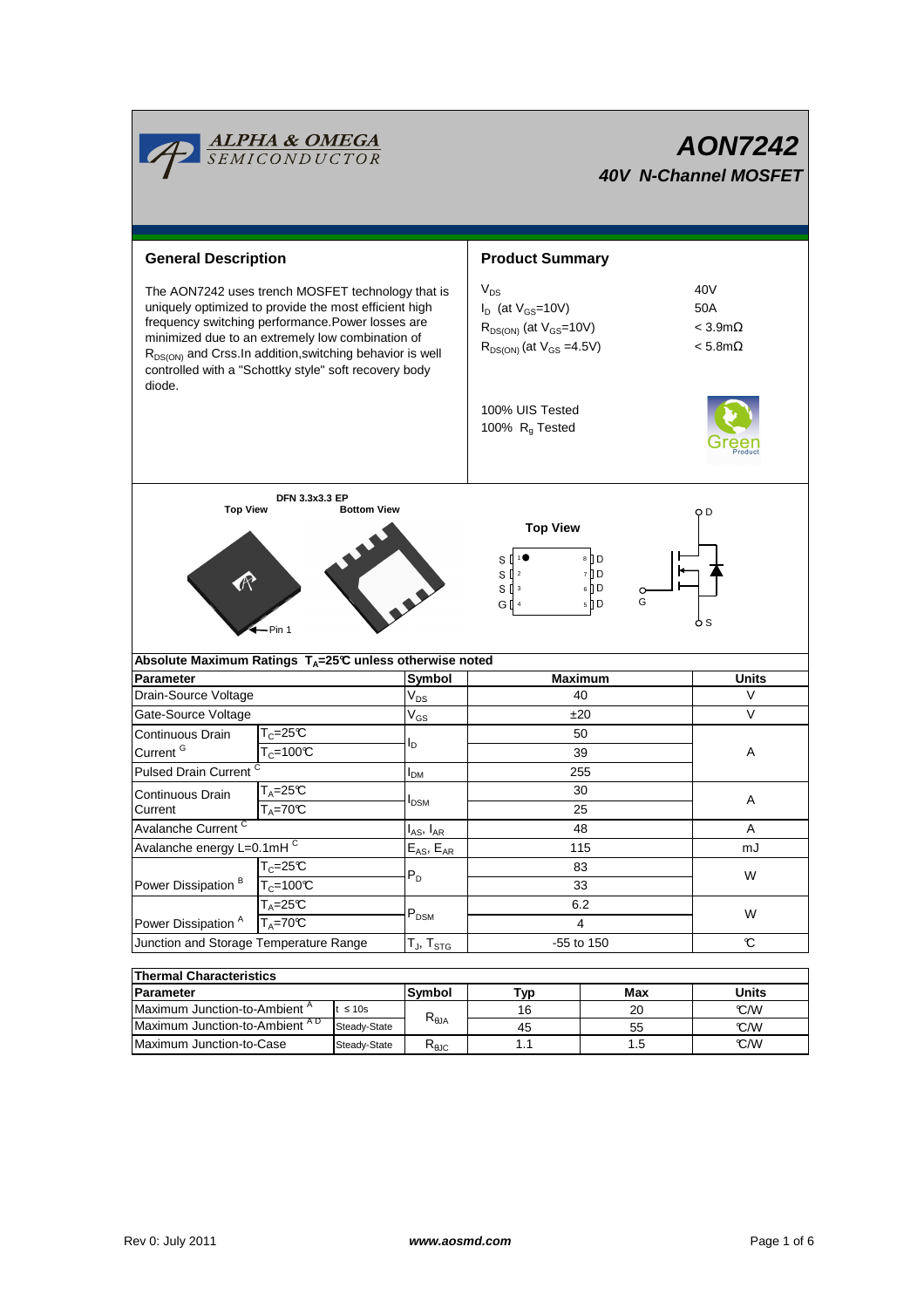

#### **Electrical Characteristics (TJ=25°C unless otherwise noted)**

| Symbol                      | <b>Parameter</b>                                   | <b>Conditions</b>                                                                    |                              | Min  | <b>Typ</b>     | <b>Max</b>   | <b>Units</b> |
|-----------------------------|----------------------------------------------------|--------------------------------------------------------------------------------------|------------------------------|------|----------------|--------------|--------------|
| <b>STATIC PARAMETERS</b>    |                                                    |                                                                                      |                              |      |                |              |              |
| <b>BV<sub>DSS</sub></b>     | Drain-Source Breakdown Voltage                     | $I_D = 250 \mu A$ , $V_{GS} = 0V$                                                    |                              | 40   |                |              | $\vee$       |
| $I_{DSS}$                   | Zero Gate Voltage Drain Current                    | $V_{DS}$ =40V, $V_{GS}$ =0V                                                          |                              |      |                | 1            |              |
|                             |                                                    |                                                                                      | $T_{\text{J}} = 55^{\circ}C$ |      |                | 5            | μA           |
| I <sub>GSS</sub>            | Gate-Body leakage current                          | $V_{DS} = 0V$ , $V_{GS} = \pm 20V$                                                   |                              |      |                | 100          | nA           |
| $V_{GS(th)}$                | Gate Threshold Voltage                             | V <sub>DS</sub> =V <sub>GS</sub> , I <sub>D</sub> =250µA                             |                              | 1.3  | 1.8            | 2.3          | $\vee$       |
| $I_{D(ON)}$                 | On state drain current                             | $V_{GS}$ =10V, $V_{DS}$ =5V                                                          |                              | 255  |                |              | A            |
| $R_{DS(ON)}$                | Static Drain-Source On-Resistance                  | $V_{GS}$ =10V, $I_D$ =20A                                                            |                              |      | 3.2            | 3.9          | $m\Omega$    |
|                             |                                                    |                                                                                      | $Tj=125C$                    |      | 4.9            | 6.0          |              |
|                             |                                                    | $V_{GS}$ =4.5V, $I_D$ =20A                                                           |                              |      | 4.5            | 5.8          | $m\Omega$    |
| $g_{FS}$                    | <b>Forward Transconductance</b>                    | V <sub>ns</sub> =5V, I <sub>n</sub> =20A                                             |                              |      | 80             |              | S            |
| $V_{SD}$                    | Diode Forward Voltage                              | $I_S = 1A$ , $V_{GS} = 0V$                                                           |                              |      | 0.69           | $\mathbf{1}$ | V            |
| $I_{\tt S}$                 | Maximum Body-Diode Continuous Current <sup>G</sup> |                                                                                      |                              |      |                | 50           | A            |
|                             | <b>DYNAMIC PARAMETERS</b>                          |                                                                                      |                              |      |                |              |              |
| $C_{iss}$                   | Input Capacitance                                  | $V_{GS}$ =0V, $V_{DS}$ =20V, f=1MHz                                                  |                              | 1575 | 1970           | 2365         | pF           |
| $C_{\rm oss}$               | <b>Output Capacitance</b>                          |                                                                                      |                              | 375  | 540            | 705          | рF           |
| $\mathsf{C}_{\mathsf{rss}}$ | Reverse Transfer Capacitance                       |                                                                                      |                              | 12   | 41             | 70           | pF           |
| R <sub>g</sub>              | Gate resistance                                    | $V_{GS}$ =0V, $V_{DS}$ =0V, f=1MHz                                                   |                              | 0.4  | 0.8            | 1.2          | Ω            |
| <b>SWITCHING PARAMETERS</b> |                                                    |                                                                                      |                              |      |                |              |              |
| $Q_q(10V)$                  | Total Gate Charge                                  | $V_{\rm GS}$ =10V, $V_{\rm DS}$ =20V, $I_{\rm D}$ =20A                               |                              | 21   | 26.5           | 32           | nC           |
| $Q_q(4.5V)$                 | <b>Total Gate Charge</b>                           |                                                                                      |                              | 9    | 11.9           | 15           | nC           |
| $\mathsf{Q}_{\mathsf{gs}}$  | Gate Source Charge                                 |                                                                                      |                              |      | 6.2            |              | nC           |
| $Q_{gd}$                    | Gate Drain Charge                                  |                                                                                      |                              |      | 2.2            |              | nC           |
| $t_{D(on)}$                 | Turn-On DelayTime                                  | $V_{\rm cs}$ =10V, $V_{\rm ns}$ =20V, $R_{\rm i}$ =1Ω,<br>$R_{\text{GEN}} = 3\Omega$ |                              |      | $\overline{7}$ |              | ns           |
| $\mathfrak{t}_{\mathsf{r}}$ | Turn-On Rise Time                                  |                                                                                      |                              |      | 16             |              | ns           |
| $t_{D(off)}$                | Turn-Off DelayTime                                 |                                                                                      |                              |      | 23             |              | ns           |
| $t_f$                       | <b>Turn-Off Fall Time</b>                          |                                                                                      |                              |      | 3              |              | ns           |
| $\mathfrak{t}_{\text{rr}}$  | Body Diode Reverse Recovery Time                   | $I_F = 20A$ , dl/dt=500A/ $\mu$ s                                                    |                              | 12   | 16             | 20           | ns           |
| $Q_{rr}$                    | Body Diode Reverse Recovery Charge                 | $I_F = 20A$ , dl/dt=500A/ $\mu$ s                                                    |                              | 36   | 47             | 58           | nC           |

A. The value of R<sub>θJA</sub> is measured with the device mounted on 1in<sup>2</sup> FR-4 board with 2oz. Copper, in a still air environment with T<sub>A</sub> =25°C. The Power dissipation P<sub>DSM</sub> is based on R<sub>6JA</sub> t  $\leq$  10s value and the maximum allowed junction temperature of 150°C. The value in any given application depends on the user's specific board design.

B. The power dissipation P<sub>D</sub> is based on T<sub>J(MAX)</sub>=150°C, using junction-to-case thermal resistance, and is more useful in setting the upper dissipation limit for cases where additional heatsinking is used.

C. Repetitive rating, pulse width limited by junction temperature  $T_{J(MAX)}$ =150°C. Ratings are based on low frequency and duty cycles to keep initial  $T_J = 25^\circ$  C.

D. The  $R_{\thetaJA}$  is the sum of the thermal impedance from junction to case  $R_{\thetaJC}$  and case to ambient.

E. The static characteristics in Figures 1 to 6 are obtained using <300us pulses, duty cycle 0.5% max.

F. These curves are based on the junction-to-case thermal impedance which is measured with the device mounted to a large heatsink, assuming a maximum junction temperature of  $T_{J(MAX)}$ =150° C. The SOA curve provides a single pulse rating.

G. The maximum current rating is package limited.

H. These tests are performed with the device mounted on 1 in<sup>2</sup> FR-4 board with 2oz. Copper, in a still air environment with T<sub>A</sub>=25°C.

THIS PRODUCT HAS BEEN DESIGNED AND QUALIFIED FOR THE CONSUMER MARKET. APPLICATIONS OR USES AS CRITICAL COMPONENTS IN LIFE SUPPORT DEVICES OR SYSTEMS ARE NOT AUTHORIZED. AOS DOES NOT ASSUME ANY LIABILITY ARISING OUT OF SUCH APPLICATIONS OR USES OF ITS PRODUCTS. AOS RESERVES THE RIGHT TO IMPROVE PRODUCT DESIGN, FUNCTIONS AND RELIABILITY WITHOUT NOTICE.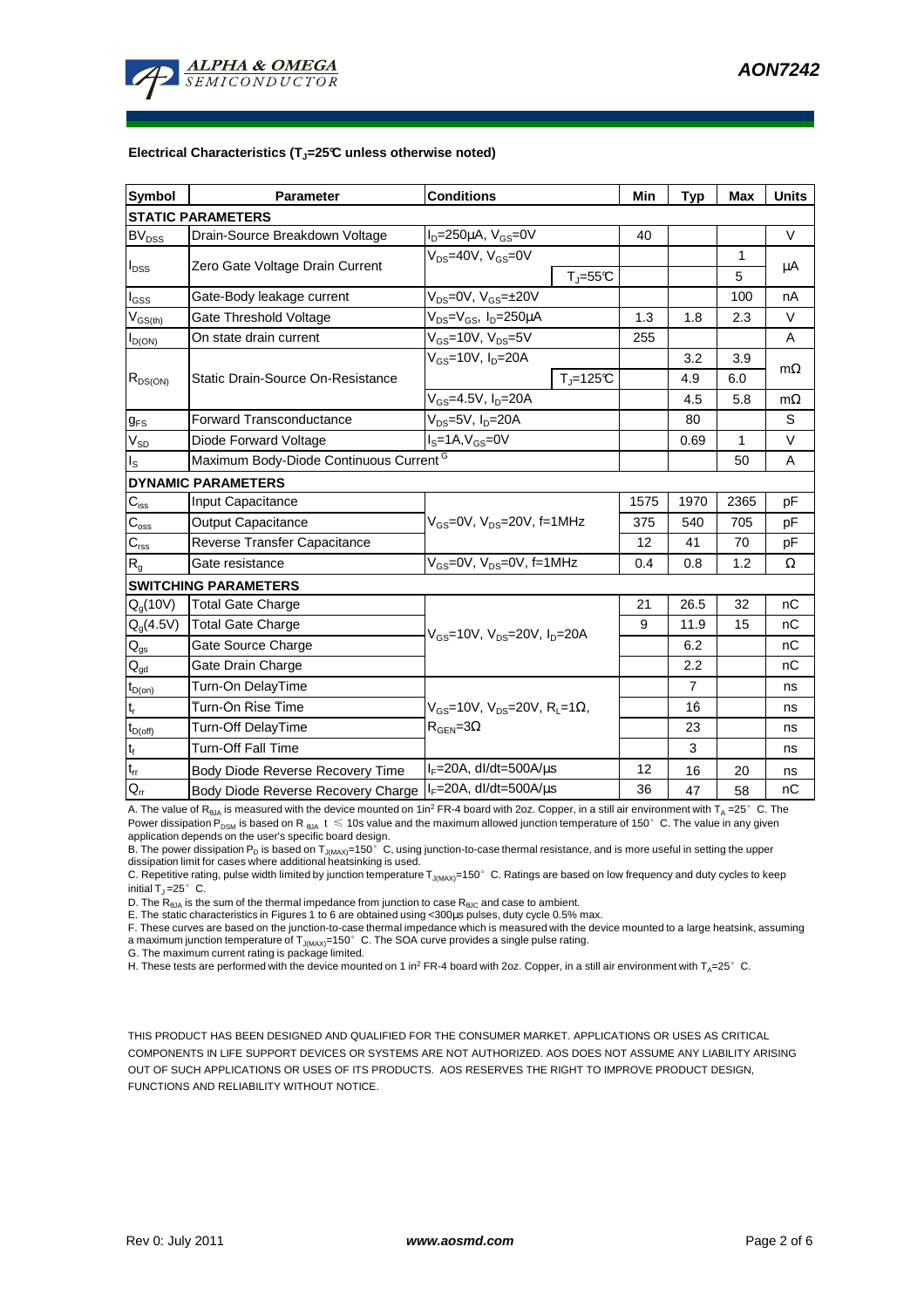

### **TYPICAL ELECTRICAL AND THERMAL CHARACTERISTICS**

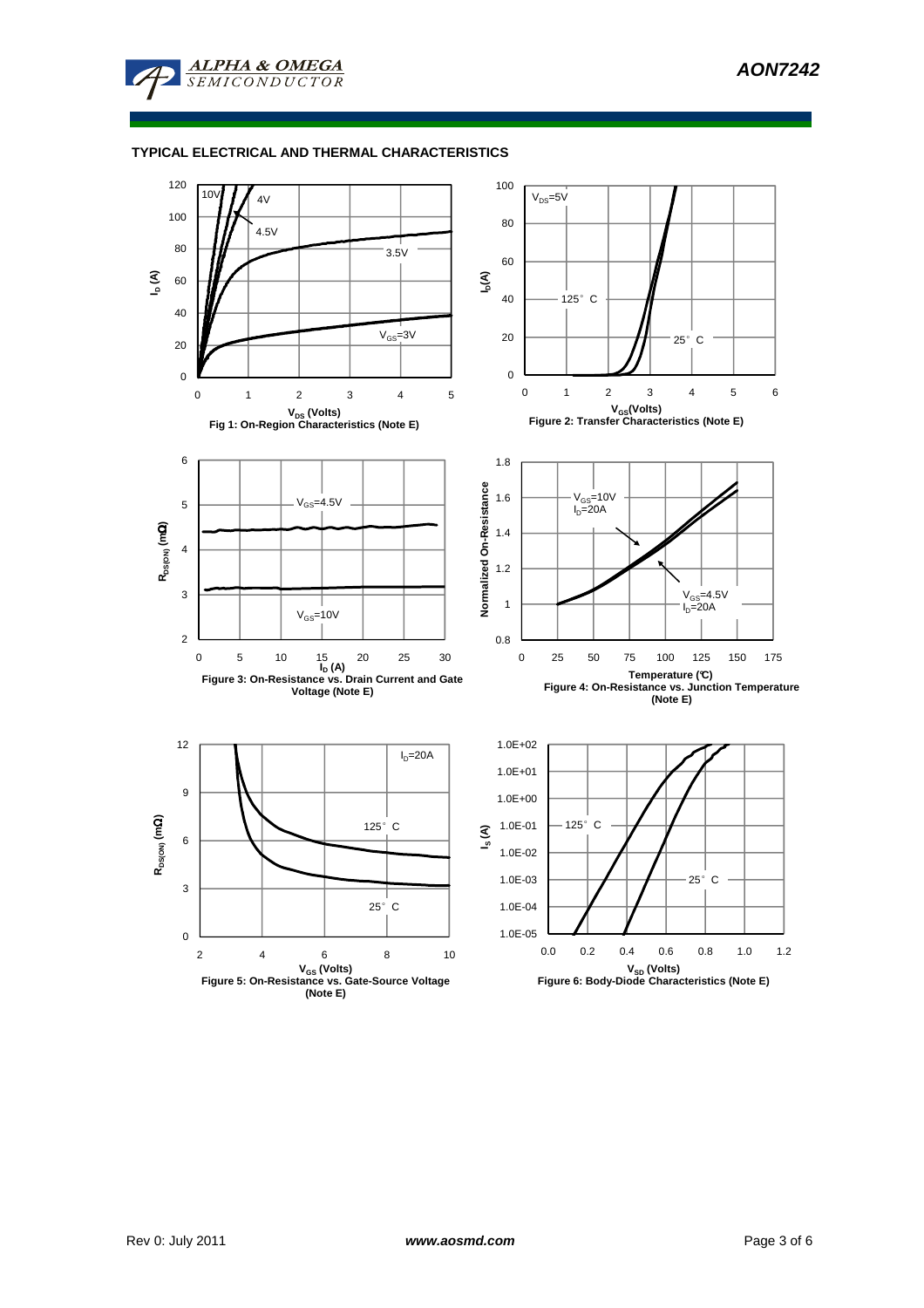

### **TYPICAL ELECTRICAL AND THERMAL CHARACTERISTICS**



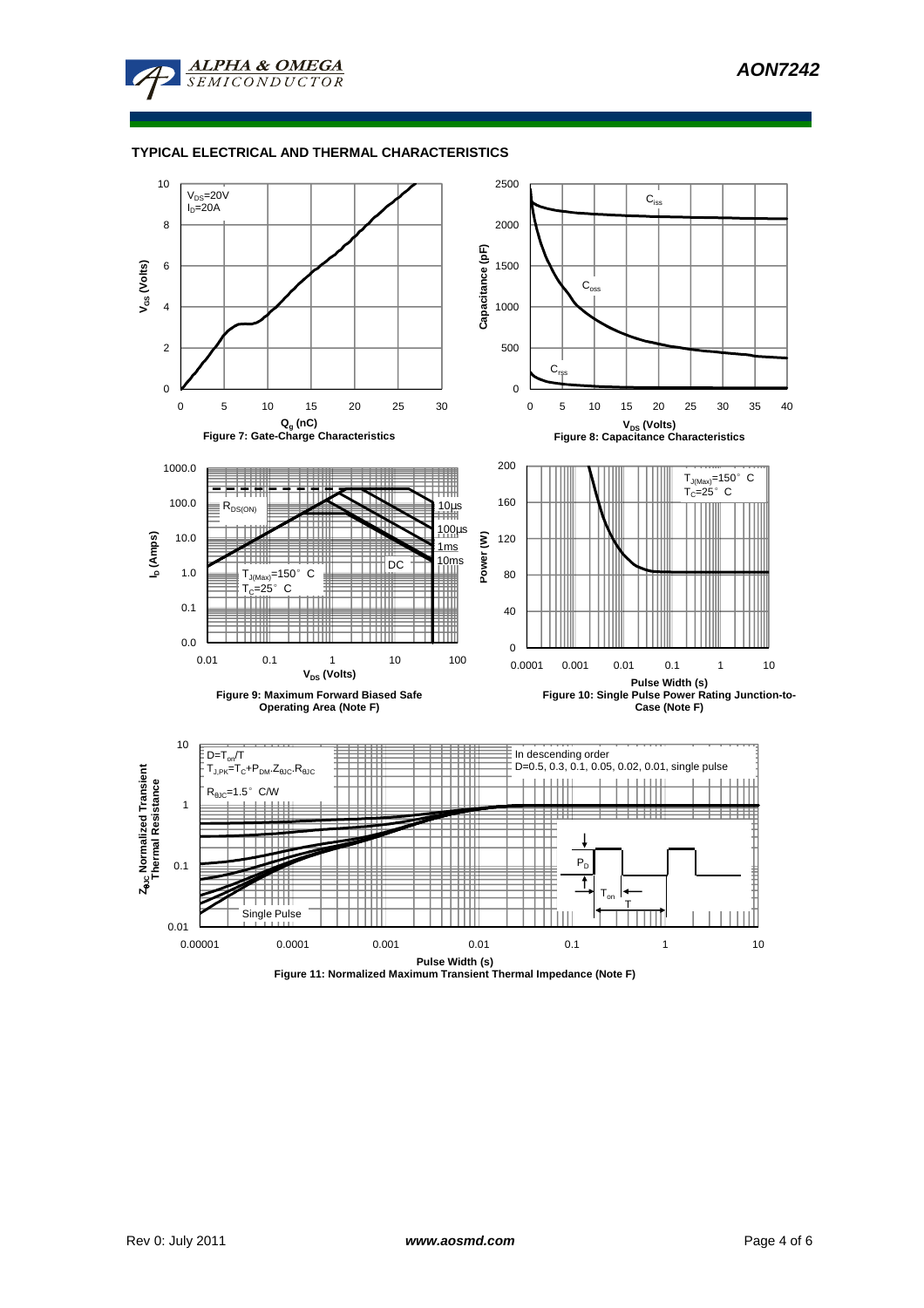

**ALPHA & OMEGA** 

MICONDUCTOR

 $\overline{S}F$